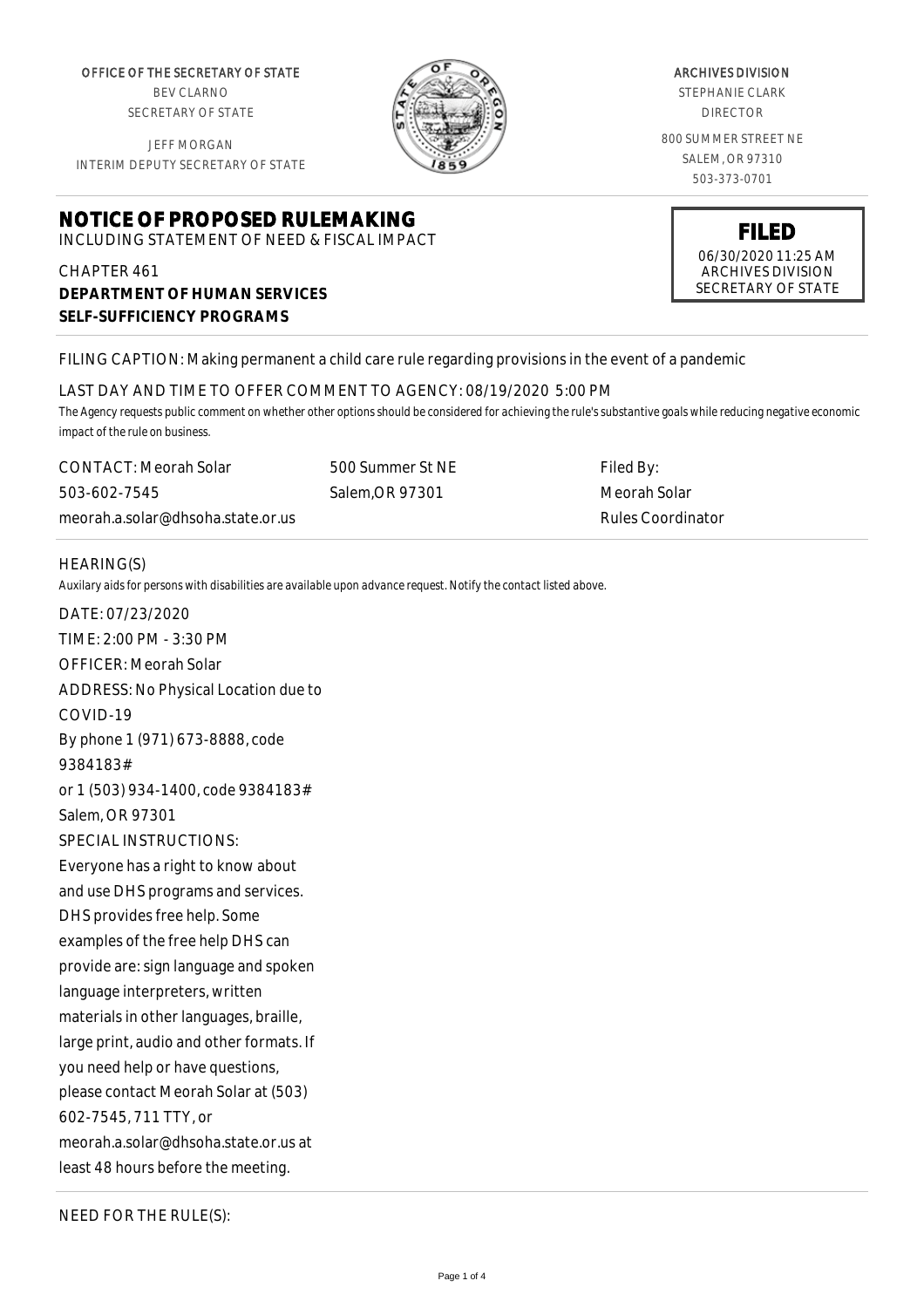OAR 461-135-0440 about Child Care Benefit Eligibility and Payment; COVID-19, needs to be adopted permanently to allow the Department to adopt rule provisions regarding child care benefits and payments in the event of a pandemic.

# DOCUMENTS RELIED UPON, AND WHERE THEY ARE AVAILABLE:

Governor Brown's Executive Order 20-12, available here: https://www.oregon.gov/gov/Documents/executive\_orders/eo\_20-12.pdf

Written Conversations between ERDC and the Oregon Early Learning Division, if any, available from the ERDC Policy Analyst Team.

#### FISCAL AND ECONOMIC IMPACT:

The Department estimates that permanently adopting OAR 461-135-0440 will have a negative fiscal impact on the Department of about \$2 million monthly, while copays for all clients are \$0. The Department estimates that the rule will have a positive fiscal impact on clients who are able to qualify for assistance due to more flexible eligibility and payment requirements, but is unable to estimate the extent of these impacts on clients because an income and eligibility comparison, before and after this rule was adopted, has not occurred. The Department estimates that there is no fiscal impact on other state agencies, local government, and business, including small business. No small businesses that are non-child-care providers are subject to these rules and there is no cost of compliance for any type of small business.

## COST OF COMPLIANCE:

*(1) Identify any state agencies, units of local government, and members of the public likely to be economically affected by the rule(s). (2) Effect on Small Businesses: (a) Estimate the number and type of small businesses subject to the rule(s); (b) Describe the expected reporting, recordkeeping and administrative activities and cost required to comply with the rule(s); (c) Estimate the cost of professional services, equipment supplies, labor and increased administration required to comply with the rule(s).*

See Fiscal and Economic Impact

## DESCRIBE HOW SMALL BUSINESSES WERE INVOLVED IN THE DEVELOPMENT OF THESE RULE(S):

Small businesses were not involved in the development of these rules but are invited to provide input during the public comment period.

# WAS AN ADMINISTRATIVE RULE ADVISORY COMMITTEE CONSULTED? YES

#### ADOPT: 461-135-0440

RULE SUMMARY: OAR 461-135-0440 about Child Care Benefit Eligibility and Payment; COVID-19, is a recently adopted temporary rule that is being made permanent in order to allow special provisions regarding child care eligibility, benefits, and payments, to be adopted during a pandemic. The rule also allows the suspension and modification of other rules in Chapter 461 that conflict with the provisions of this rule or that need to be altered due to a pandemic.

CHANGES TO RULE:

#### 461-135-0440

Child Care Benefit Eligibility and Payment; COVID-19 The provisions in this rule apply to child care benefits and requirements for child care providers in the ERDC and TANF programs.¶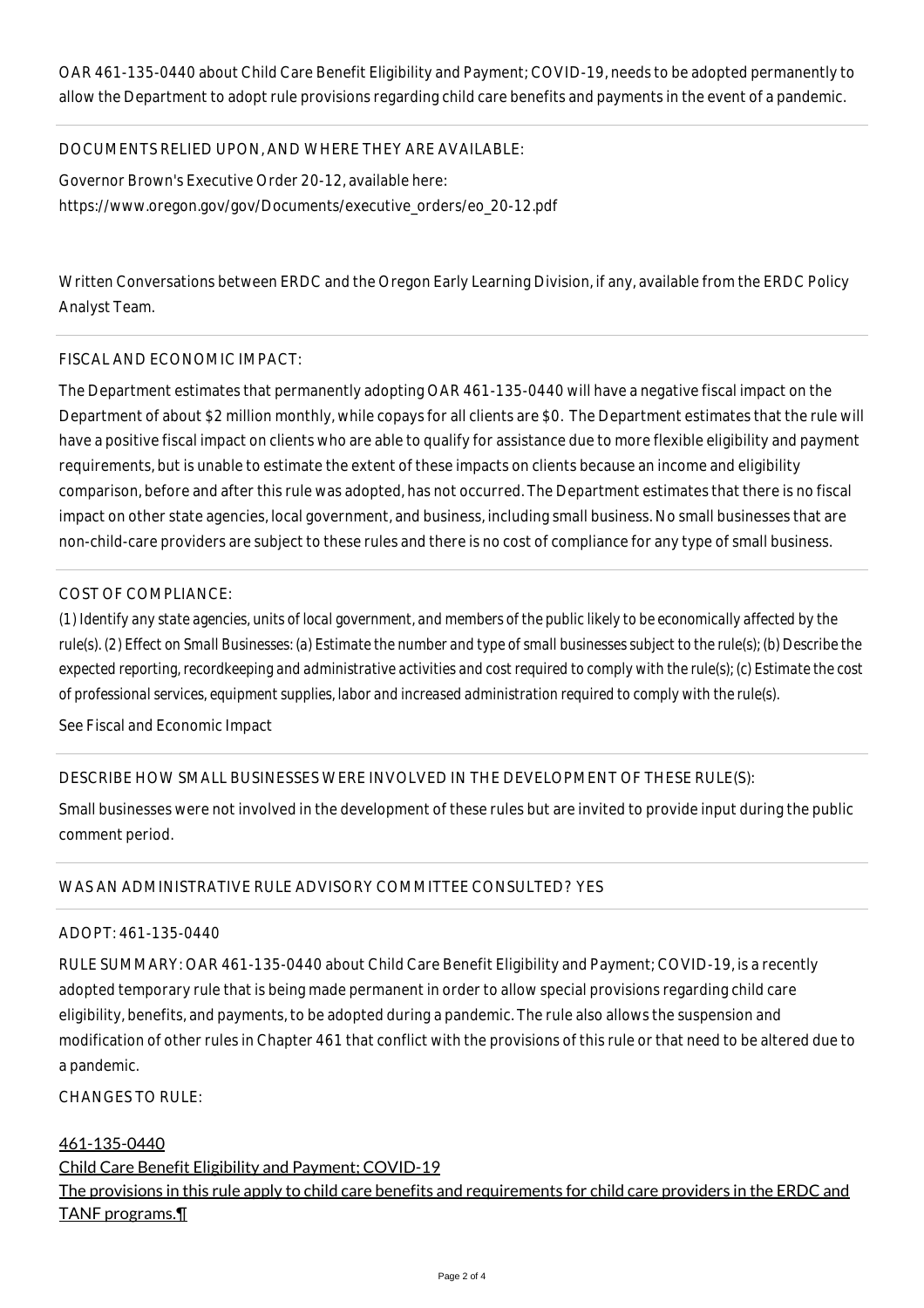(1) The Department suspends the following rules or rule sections regarding the ERDC or TANF programs:¶ (a) OAR 461-155-0150(5), (5)(c), (5)(e) through (5)(h), (12) through (14);¶

(b) OAR 461-160-0193(2)(c);¶

(c) OAR 461-160-0300(2), (3)(b);¶

(d) OAR 461-135-0405(2)(e); and¶

(e) OAR 461-155-0150(3)(f), (3)(g).¶

(2) The Department amends the following rule sections regarding the ERDC or TANF programs as provided in this rule:¶

(a) OAR 461-165-0180(13)(A), and¶

(b) OAR 461-170-0160(1), (2), (3).¶

(3) Effective March 16, 2020, the ERDC monthly countable income (see OAR 461-001-0000) standard is the 250 percent FPL or 85 percent state median income (SMI), whichever is higher, described under OAR 461-155-0180. To be eligible, the countable income of the need group (see OAR 461-110-0630) must be less than:¶

(a) The standard listed for the number of individuals in the need group for groups of eight or fewer.¶

(b) The standard listed for eight individuals in the need group for groups of more than eight individuals.¶

(4) Retroactively effective March 1, 2020:¶

(a) The monthly copay is \$0.¶

(b) The Department shall pay for absent days each month the child is absent. For the purposes of this rule, absent days will be paid for up to 31 days each month if:¶

(A) The child was scheduled to be in care,¶

(B) The provider bills for the time the child was scheduled to be in care, and¶

(C) It is the provider's policy to bill all families for absent days.¶

(c) The Department shall pay for days a child is unable to attend care due to a temporary shutdown during the COVID-19 state of emergency period initiated by Executive Order 20-03 of the Governor of Oregon.¶

(5) Notwithstanding OAR 461-165-0180(13)(a)(A), legally exempt (see OAR 461-165-0180) providers that are not a legally exempt relative (see OAR 461-165-0180) to all children in care must have an up-to-date, infant and

child CPR and first aid certification within 90 days of approval by the Department.¶

(6) In addition to provisions in OAR 461-170-0160, an individual may apply for ERDC benefits using the

Department approved "telephonic application" (see section (7) of this rule) and "narrated telephonic signature"

(see section (8) of this rule) processes. An individual submitting a telephonic application must submit the application with a narrated telephonic signature.¶

(7) A telephonic application is accepted when the following requirements are met: ¶

(a) All ERDC program related questions on the application are answered.¶

(b) All information necessary to determine eligibility (see OAR 461-001-0000) and benefit amount is provided for each individual in the filing group (see OAR 461-110-0310). ¶

(c) The applicant or their authorized representative (see OAR 461-115-0090) provides a narrated telephonic signature as defined in this rule. ¶

(8) A narrated telephonic signature is accepted for an application for ERDC benefits when the Department makes record that the following requirements are met:¶

(a) The "Your Rights and Responsibilities" form is reviewed and sent to the mailing address of the applicant.¶ (b) The following sections at the end of the application form are reviewed and sent to the mailing address of the applicant:¶

(A) "Information about all programs," and¶

(B) "Information about your rights and responsibilities." ¶

(c) The applicant or their authorized representative affirms that they:¶

(A) Have heard and understand their rights and responsibilities; ¶

(B) Agree to their rights and responsibilities;¶

(C) Have given true, correct, and complete information to the Department; and¶

(D) State their full name as their signature.¶